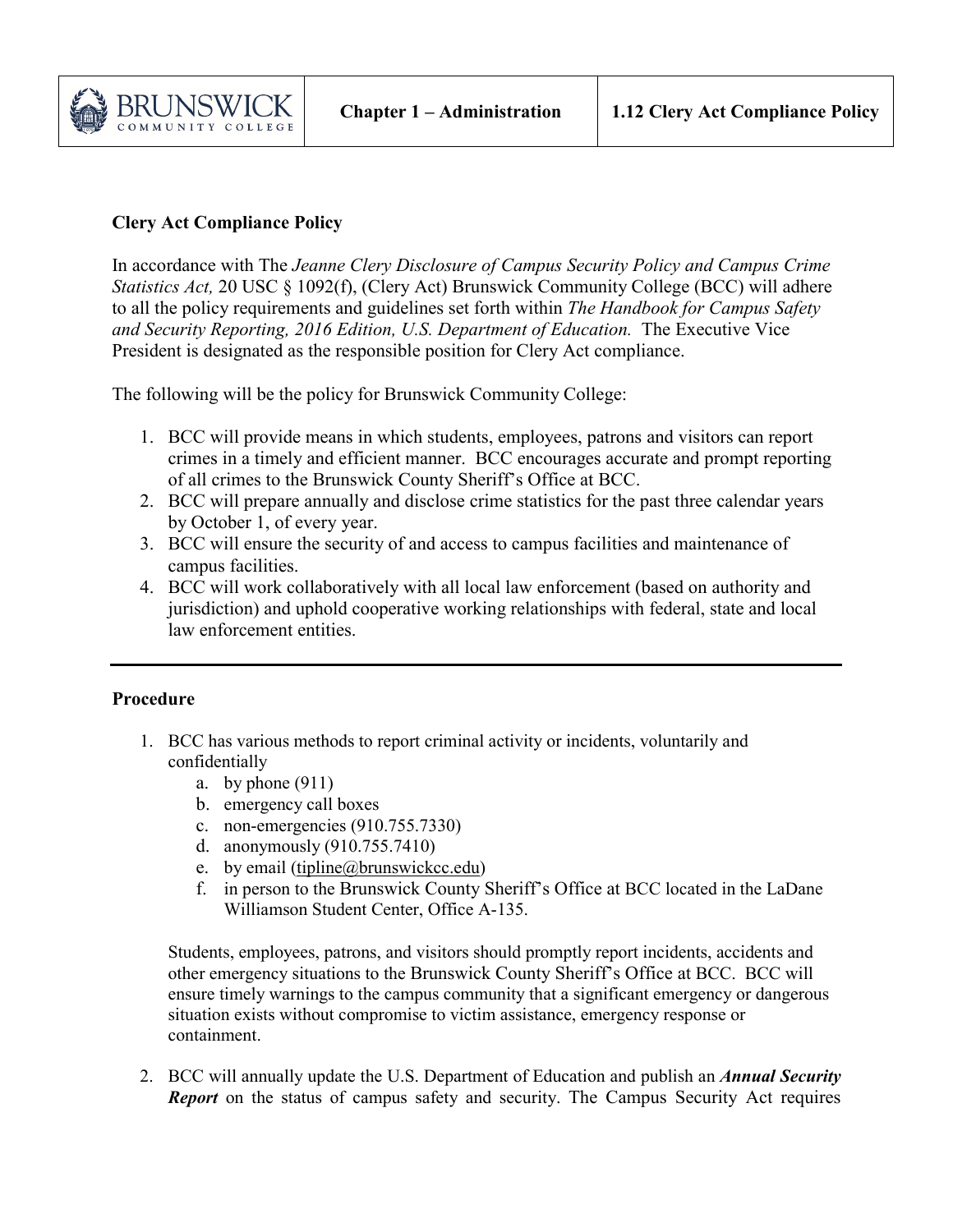colleges and universities to:

- a. Publish an annual security report every year by October 1, which contains three years of campus crime statistics and certain campus security policy statements. BCC in conjunction with the Brunswick County Sheriff's Office at BCC will collect and prepare the crime statistics with the information obtained by local law enforcement agencies and other college officials who have "significant responsibility for students and campus activities".
- b. Disclose in a public crime log any crime that occurred on campus or within the patrol jurisdiction of the Brunswick County Sheriff's Office at BCC, to include reports of criminal activity in other areas routinely used for student activities and is reported to the Brunswick County Sheriff's Office at BCC. The *Annual Security Report* is available online at<http://www.brunswickcc.edu/public-safety/> to employees, students, and the public. It may also be accessed by clicking on the "Brunswick County Sheriff's Office at BCC" on the BCC Main website. The report is also disseminated to existing and perspective students and employees periodically during the year.
- 3. Access to campus buildings and grounds is a privilege extended to students, faculty, staff, and authorized guests. The college encourages an open environment with limited constraints to ensure the reasonable protection of the community. Most campus facilities are open during weekday business hours.
	- a. The main college campus is open from 7 a.m. to 10 p.m., Monday through Friday and 7 a.m. to 3 p.m., on Saturday (depending on class schedule), closed on Sunday and holidays.
	- b. Electronic security systems and surveillance cameras are located throughout the campus.
	- c. BCC does not have any officially recognized student organizations with off-campus locations nor does BCC have any campus residences.
	- d. Representatives from various departments continually conduct security surveys to ensure campus lighting is adequate and that the landscape is appropriately controlled. The Brunswick County Sheriff's Office at BCC conduct routine checks of lighting on all campuses during regularly assigned patrol duties. If lights are out or dim, officers will initiate an immediate work order, which is acted upon by a representative of the appropriate maintenance office.
- 4. Brunswick Community College contracts with the Brunswick County Sheriff's Office to provide dedicated law enforcement services on its campuses in order to ensure the safety and protection of students, staff, and visitors. Brunswick County Sheriff's Office Deputies have full law enforcement authority in the county which includes BCC property and all public property immediately adjacent to the college property. The Deputies are responsible for all law enforcement related matters on campus property to include the enforcement of applicable North Carolina criminal and traffic laws.

Sheriff's Office personnel work closely with all local, state and federal law enforcement agencies and have direct radio communication with the Brunswick County "911" center. The College relies on its close working relationships with other law enforcement agencies to receive information about incidents involving students on campus. The College will